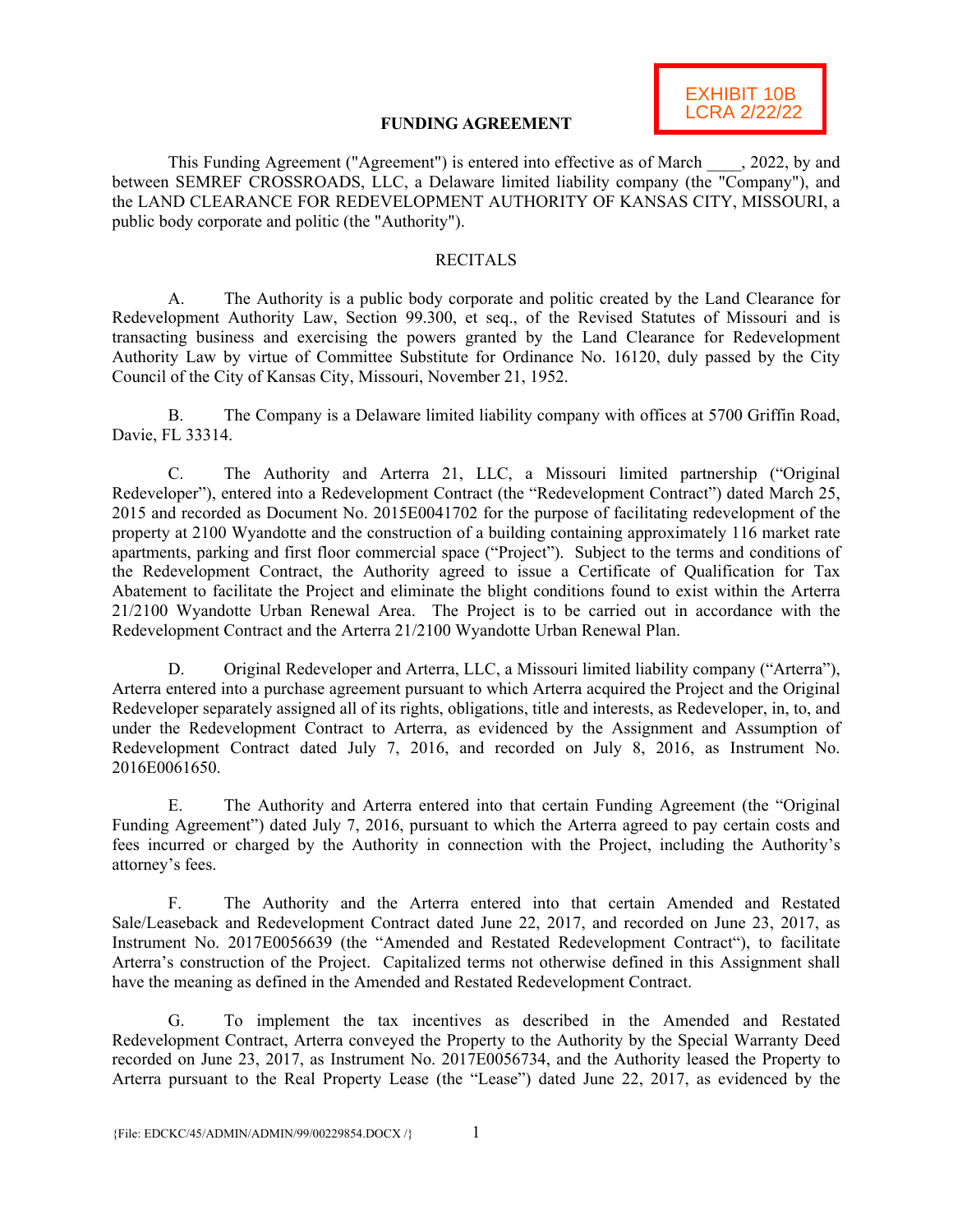Memorandum of Real Property Lease (the "Memorandum of Lease") recorded on June 23, 2017, as Instrument No. 2017E0056735.

H. Arterra completed the Project and, as contemplated in the Amended and Restated Redevelopment Contract, the Authority and Arterra terminated the sale/leaseback transaction, as evidenced by the Special Warranty Deed recorded on September 23, 2019, as Instrument No. 2019E0076088, pursuant to which the Authority conveyed title to the Property back to Arterra, and the Termination of Lease and Memorandum of Real Property lease recorded on September 23, 2019, as Instrument No. 2019E0076089, pursuant to which the Lease was terminated.

I. The Authority issued its Certificate of Qualification for Tax Abatement dated October 2, 2019 ("Tax Abatement Certificate") for the Project effective January 1, 2019 through December 31, 2028.

J. Arterra and the Company have entered into a purchase agreement pursuant to which the Company intends to acquire the Project and Arterra desires to assign all if its rights, title and interests in the Amended and Restated Redevelopment Contract to the Company and the Company desires to assume all of Arterra's rights, obligations, title and interests in the Amended and Restated Redevelopment Contract from Arterra and to assume and perform observe, discharge, and otherwise comply with each and every one of the agreements, duties, obligations, covenants and undertakings to be kept and performed under the Amended and Restated Redevelopment Contract, as evidenced by the Assignment, Assumption and Amendment of Amended and Restated Sale/Leaseback and Redevelopment Contract (the "Assignment").

K. In connection with the Assignment, Arterra and the Company requested that the Authority consent to the assignment of redevelopment rights under the Amended and Restated Redevelopment Contract from Arterra to the Company as set forth in the Assignment. All references to the Amended and Restated Redevelopment Contract shall include the Amended and Restated Redevelopment Contract as assigned and amended by the Assignment.

F. In order to pay the Authority for services rendered by the Authority and to pay the costs and expenses of the Authority incurred in the course of providing services related to the Project to or for the benefit of the Company, the Authority requires the Company to provide assurance that the Authority will be paid by providing the initial deposit required by this Agreement and by the further covenants and agreements contained in this Agreement.

#### AGREEMENT

1. **Services to be Performed by the Authority**. The Authority shall provide services, including, but not limited to, legal services, that it determines are necessary to evaluate the Assignment of redevelopment rights under the Amended and Restated Redevelopment Contract, to carry out the Authority's obligations under the Amended and Restated Redevelopment Contract and this Agreement, and to monitor and enforce the Company's obligations under the Amended and Restated Redevelopment Contract and this Agreement.

2. **Payment of Fees, Costs and Expenses**. The Authority acknowledges that an initial deposit from the Company is not required for this Agreement; provided, however, that the Company shall pay, or cause Arterra to pay, the costs and expenses incurred by the Authority, including attorney's fees, in connection with the Assignment and any related documents or approvals necessary or desirable to complete the assignment of the Amended and Restated Redevelopment Contract as contemplated therein. The Company acknowledges that it is solely responsible for making all further payments required under this Agreement to the Authority (the "Funds"). The Company shall pay to the Authority, pursuant to this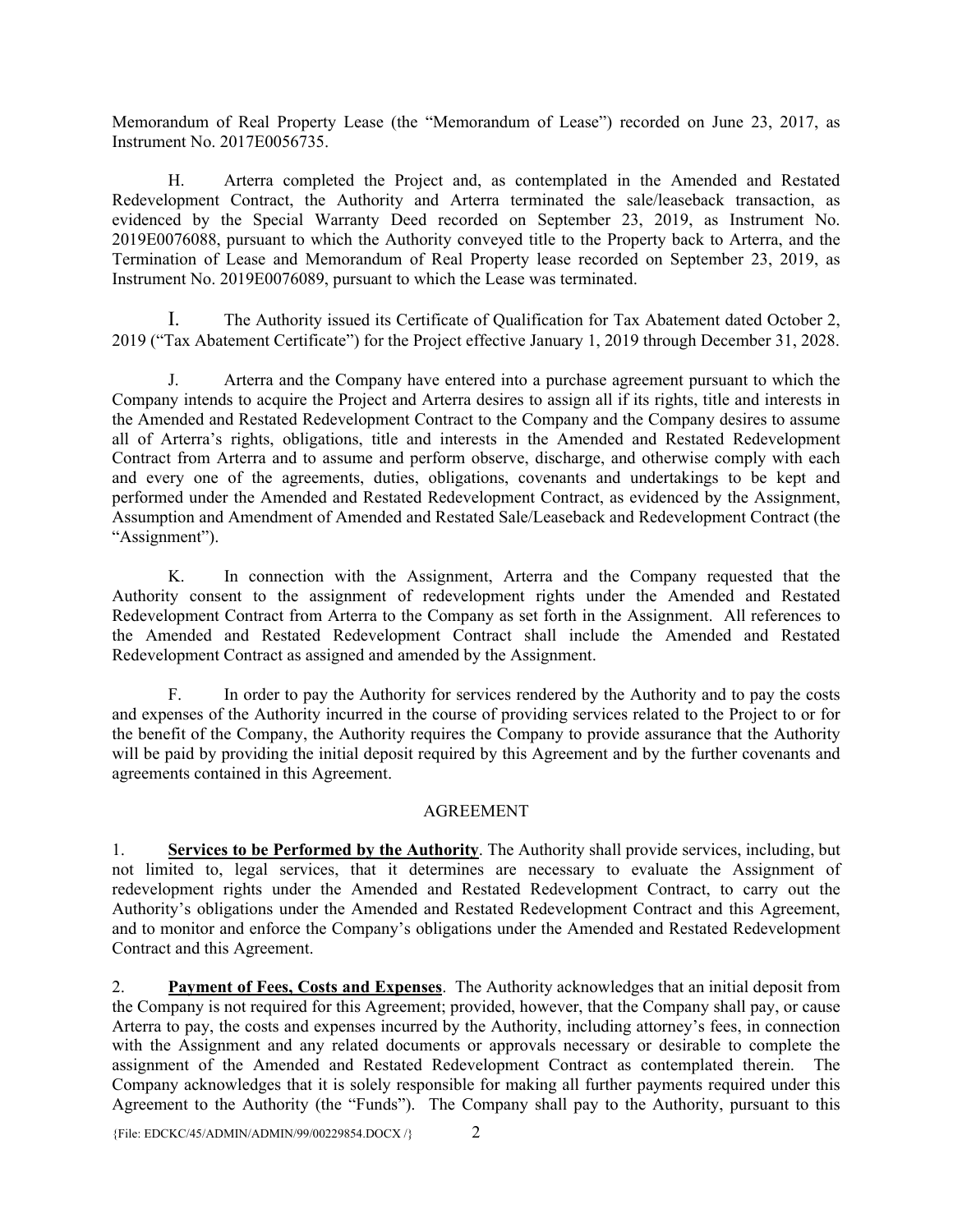Agreement (which includes the LCRA Funding Schedule, which may be amended from time to time by the Authority, attached to this Agreement as **Exhibit A** and incorporated into this Agreement) all fees owed to the Authority for services rendered pursuant to this Agreement and all costs and expenses of the Authority incurred in performance of its obligations under this Agreement.

3. **Initial Funding**. The Authority acknowledges receipt of funds from Arterra (the "Initial Funds") pursuant to the Original Funding Agreement. The Initial Funds have been fully expended as contemplated in the Amended and Restated Redevelopment Contract and this Agreement. Authority further acknowledges that as of the date of execution of this Agreement, no Funds from Arterra are currently owed to the Authority pursuant to this Agreement, except that the Authority has incurred and will incur legal fees in connection with this Assignment and such legal fees shall be paid by Assignor on or before the closing date of the planned sale of the Project property.

4. **Additional Funding**. The Authority may, after exhaustion of the Funds and any other funds (the "Additional Funds") over and above the Funds, require the payment by the Company of Additional Funds by notifying the Company that the Funds and/or Additional Funds have been, or soon will be, exhausted and that the Authority deems it prudent to require the deposit of Additional Funds to pay anticipated additional expenditures by the Authority in conjunction with the Project; and by sending a statement to the Company for the advance of such Additional Funds. The Authority shall use commercially reasonable efforts to notify the Company in advance of the Funds or Additional Funds being exhausted and provide the Company with an estimate of work still to be done by the Authority; provided, however, that the Authority's failure to provide such notice or estimate to the Company shall neither constitute a default nor modify or limit the Company's payment obligations under this Agreement.

5. **Statements and Payments**. The Company shall pay to the Authority the amounts set forth on such statement(s) for Additional Funds within fifteen (15) days of receipt of the statement(s). If such funds are not received within fifteen (15) days, the unpaid balance of any funds advanced by the Authority pursuant to this Agreement shall be subject to the payment by the Company of a penalty of two percent (2%) per month until paid, but in no event shall such penalty exceed eighteen percent (18%). The Authority shall be relieved of its obligations under this Agreement until all statements for Additional Funds are paid in full. The Authority may terminate this Agreement pursuant to Section 7.a.

6. **Disbursement of Funds**. The Authority shall apply the Funds and Additional Funds only for the payment of fees owed to the Authority, and the costs of the services and expenses (including, but not limited to, the Authority's legal fees) incurred by the Authority, pursuant to this Agreement. Upon reasonable notice, the Authority shall make its records related to disbursements of the Funds and Additional Funds available for inspection by the Company during normal business hours at the office of the Authority.

The Authority shall refund any unused application fees, recording fees or Advance Cost Deposit funds to the Company at such time as the Authority, in its sole discretion, determines that any such funds are no longer needed to pay any current or anticipated fees or costs payable under this Agreement. Notwithstanding the foregoing, a refund given by the Authority shall not relieve the Company of its obligation under this Agreement to pay any Additional Funds pursuant to a statement issued by the Authority under this Agreement.

The name and address for the Company's account payable department is:

Name: SEMREF Crossroads, LLC Address: 5700 Griffin Road, Davie, FL 33314, Attn: Kris Yi and Stephen Braun Phone: 954-966-6300

{File: EDCKC/45/ADMIN/ADMIN/99/00229854.DOCX /}  $3$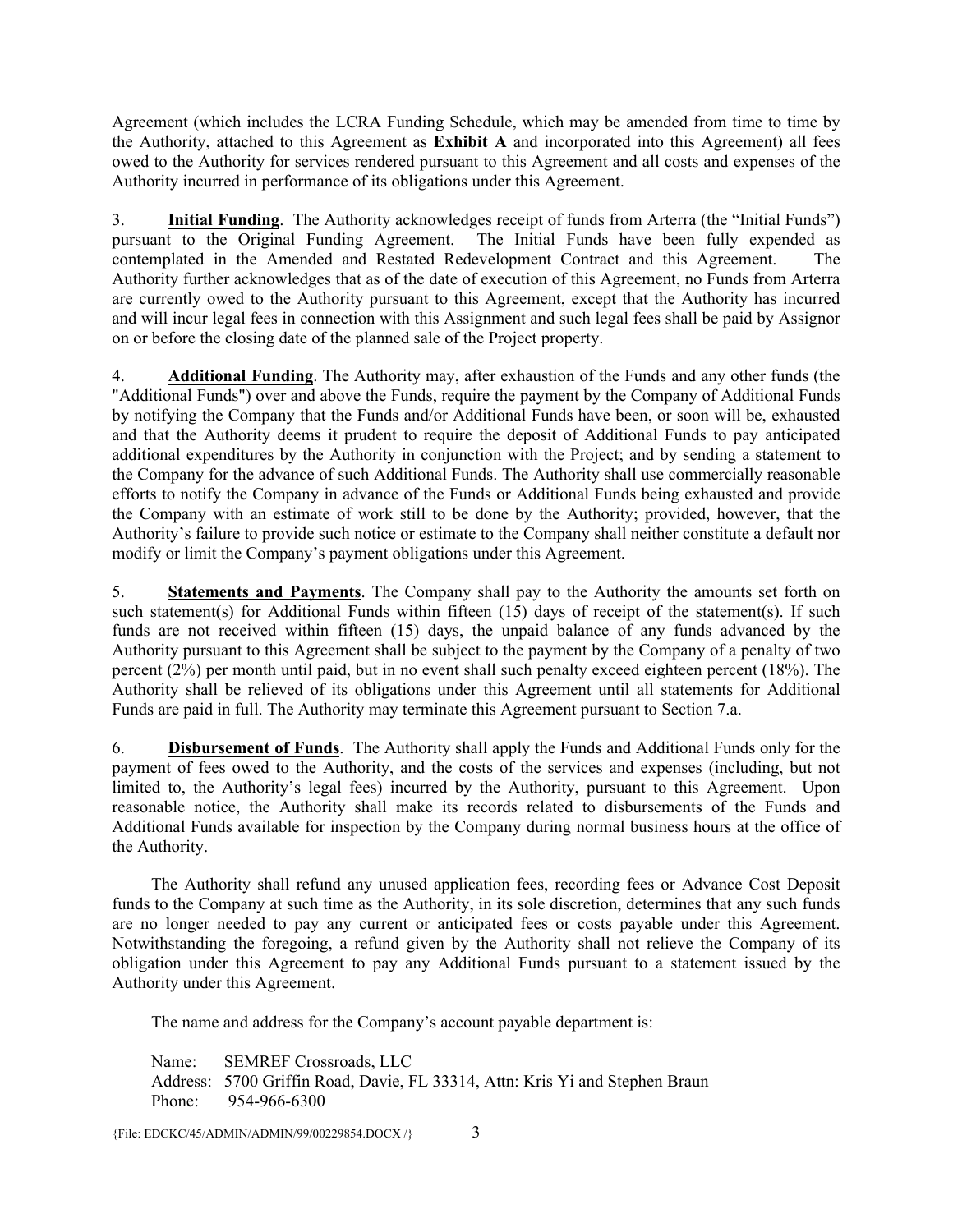#### E-Mail: kyungyi@semtribe.com and stephenbraun@semtribe.com

# 7. **Termination**.

a. In the event the Company fails to perform any of its obligations under this Agreement, including, but not limited to, the timely payment of the Authority's statement(s) for Additional Funds, the Authority may terminate this Agreement, and any other agreement between the parties, at its sole discretion upon ten (10) days written notice to the Company; and if the Authority elects to terminate this Agreement, the Authority shall retain the Funds and Additional Funds, if any, necessary to reimburse the Authority's outstanding costs of services and expenses incurred pursuant to this Agreement and any money due and owing to the Authority pursuant to any other agreement between the parties, and shall thereafter pay any remaining Funds and Additional Funds, if any, to the Company.

b. The parties acknowledge that the Company may decide to abandon the Project. Upon the receipt of notice of the Company's abandonment of the Project, this Agreement shall terminate and the Authority shall retain the Funds and Additional Funds, if any, necessary to reimburse its staff time accumulated to date of termination and to pay the outstanding costs of services and expenses incurred pursuant to this Agreement and any money due and owing to the Authority pursuant to any other agreement and shall thereafter pay any remaining Funds and Additional Funds to the Company.

c. In the event the Funds and Additional Funds are insufficient to reimburse the Authority for fees owed to the Authority and its outstanding costs of services and expenses payable pursuant to this Agreement, the Company shall reimburse the Authority such unpaid balance upon receipt of a statement from the Authority sent to the Company as set forth in Section 4 above.

8. **Notice**. Any notice, approval, request or consent required by or asked to be given under this Agreement shall be deemed to be given if it is in writing and mailed by United States mail, postage prepaid, or delivered by hand, and addressed as follows:

| To the Authority: | Land Clearance for Redevelopment Authority<br>of Kansas City, Missouri<br><b>Attention: Executive Director</b><br>300 Wyandotte, Suite 400<br>Kansas City, Missouri 64105 |
|-------------------|---------------------------------------------------------------------------------------------------------------------------------------------------------------------------|
| With a copy to:   | Rouse Frets White Goss Gentile Rhodes, P.C.<br>Attention: Brian Engel<br>4510 Belleview Avenue, Suite 300<br>Kansas City, Missouri 64111                                  |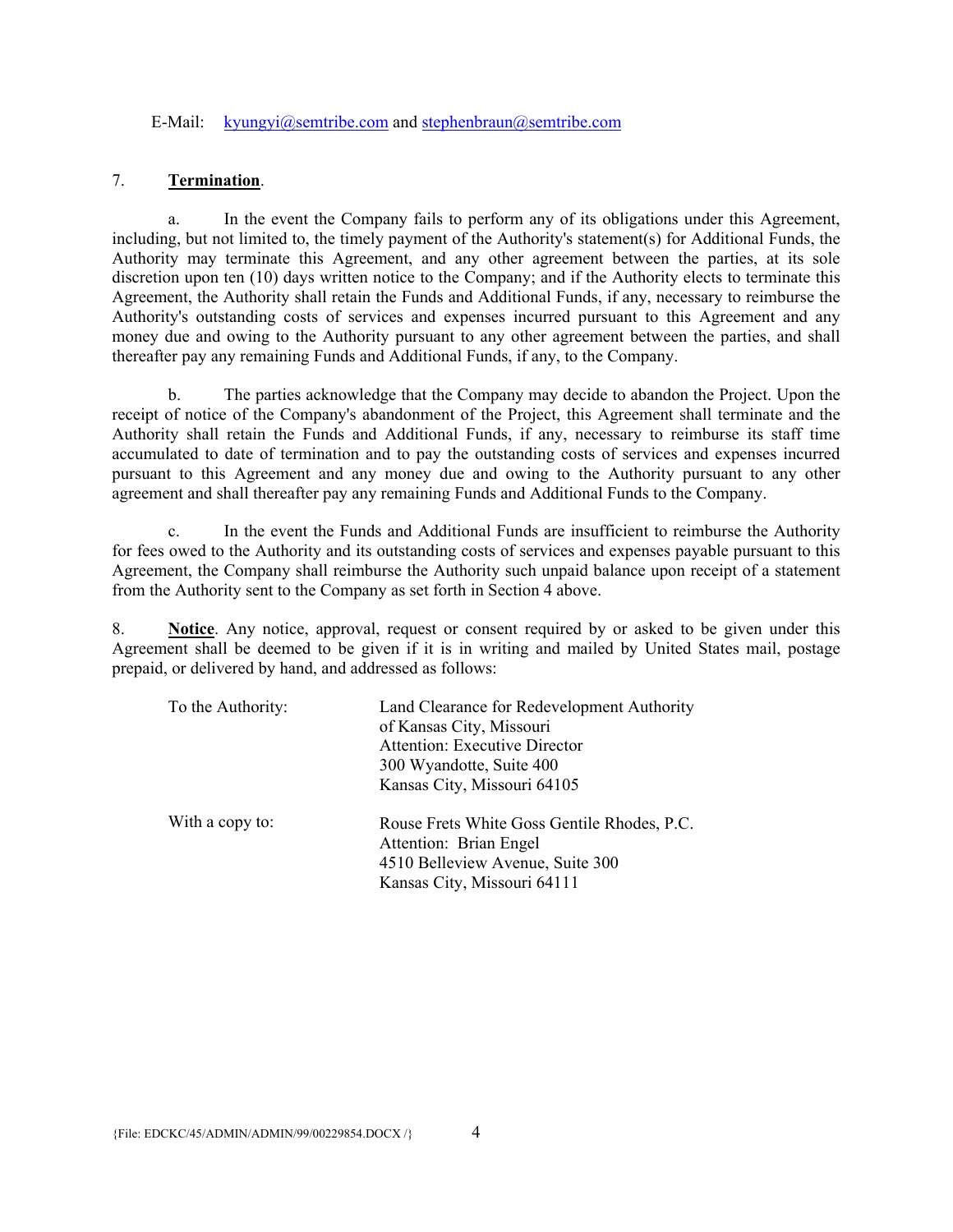| To the Company: | <b>SEMREF Crossroads, LLC</b>                             |
|-----------------|-----------------------------------------------------------|
|                 | 5700 Griffin Road                                         |
|                 | Davie, FL 33314                                           |
|                 | Attn: Kris Yi and Stephen Braun                           |
|                 | Email: kyungyi@semtribe.com and stephenbraun@semtribe.com |
| With a copy to: |                                                           |
|                 | Kapp Morrison LLP                                         |

7900 Glades Road, Suite 550 Boca Raton, FL 33434 Attn: Stuart T. Kapp, Esq. and Janice Mitchell, Esq. Email: skapp@kappmorrison.com and jmitchell@kappmorrison.com

Each party may specify that notice be addressed to any other person or address by giving to the other party ten (10) days prior written notice thereof.

The parties have caused this Agreement to be executed by their duly authorized representatives as of the Effective Date.

9. **Attorneys' Fees**. In the event the Authority commences any action to enforce this Agreement or to pursue or defend its rights under this Agreement, the Company shall be responsible for, and shall pay to the Authority upon demand, all costs and expenses including attorney's fees incurred by the Authority in connection with such action.

10. **Jurisdiction**. THE COMPANY IRREVOCABLY SUBMITS TO PERSONAL JURISDICTION IN MISSOURI AND OF THE UNITED STATES DISTRICT COURT FOR THE WESTERN DISTRICT OF MISSOURI OR, AT THE OPTION OF THE AUTHORITY, ANY COURT IN WHICH THE AUTHORITY DECIDES TO INITIATE LEGAL OR EQUITABLE PROCEEDINGS CONCERNING THIS AGREEMENT, PROVIDED SUCH COURT HAS SUBJECT MATTER JURISDICTION OVER THE MATTER AND CONTROVERSY FOR THE ENFORCEMENT OF THE COMPANY'S OBLIGATIONS UNDER THIS AGREEMENT, AND THE COMPANY WAIVES ANY AND ALL RIGHTS UNDER THE LAW OF ANY OTHER STATE TO OBJECT TO JURISDICTION WITHIN MISSOURI FOR THE PURPOSES OF LITIGATION TO ENFORCE ITS OBLIGATIONS UNDER THIS AGREEMENT.

11. **Material Inducement**. In recognition of the substantial tax incentives granted and approved by the Authority for the benefit of the Project, the Company acknowledges that payment of the Authority's costs and expenses as provided in this Agreement is a continuing obligation of payment and is a material inducement for the Authority to undertake its obligations under this Agreement and the Project transaction documents.

12. **Recitals and Exhibits**. The Recitals and exhibits attached to this Agreement are incorporated into and made a part of this Agreement as if fully set forth herein.

13. **Execution in Counterparts.** This Agreement may be executed in several counterparts, each of which shall be an original, but all of which together shall constitute one and the same instrument.

14. **Assignment.** The Company agrees that this Agreement and the rights, duties and obligations hereunder may not and shall not be assigned by the Company without the prior written consent of the Authority, which consent may be given by the Executive Director of the Authority in his or her discretion;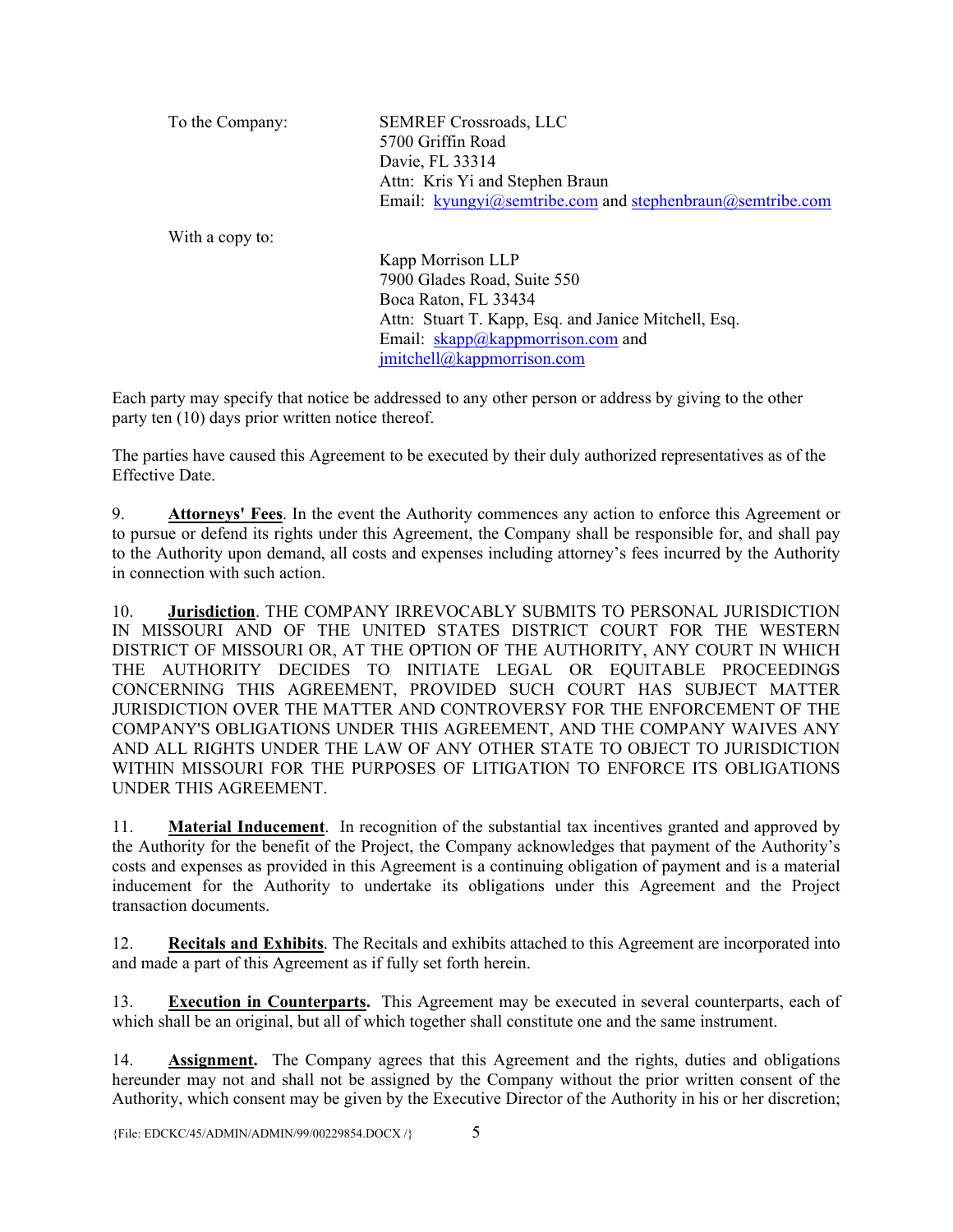provided, however, that the Executive Director may present an assignment request to the Authority for approval as he or she may deem appropriate. Any approved assignee shall, by an instrument in writing, for itself and its successors and assigns, and expressly for the benefit of the Authority, assume all of the obligations of the Company under this Agreement and agree to be subject to all the conditions and restrictions to which the Company is subject.

15. **Amendment, Changes and Modifications.** This Agreement may not be effectively amended, changed, modified, altered or terminated without the prior concurring written consent of the parties hereto.

16. **Entire Agreement.** This Agreement constitutes the entire agreement and understanding between the parties with respect to the subject matter hereof, and supersedes and replaces any and all prior oral agreements or written agreements, arrangements, and understandings related thereto.

17. **Severability.** If any provision of this Agreement, or any covenant, stipulation, obligation, agreement, act or action, or part thereof made, assumed, entered into or taken thereunder, or any application of such provision, is for any reason held to be illegal or invalid, such illegality or invalidity shall not affect any other provision of this Agreement or any other covenant, stipulation, obligation, agreement, act or action, or part thereof, made, assumed, entered into, or taken, each of which shall be construed and enforced as if such illegal or invalid portion were not contained herein. Such illegality or invalidity of any application thereof shall not affect any legal and valid application thereof, and each such provision, covenant, stipulation, obligation, agreement, act or action, or part thereof, shall be deemed to be effective, operative, made, entered into or taken in the manner and to the full extent permitted by law.

18. **Governing Law.** This Agreement shall be governed by and construed in accordance with the laws of the State of Missouri.

[Signature page follows.]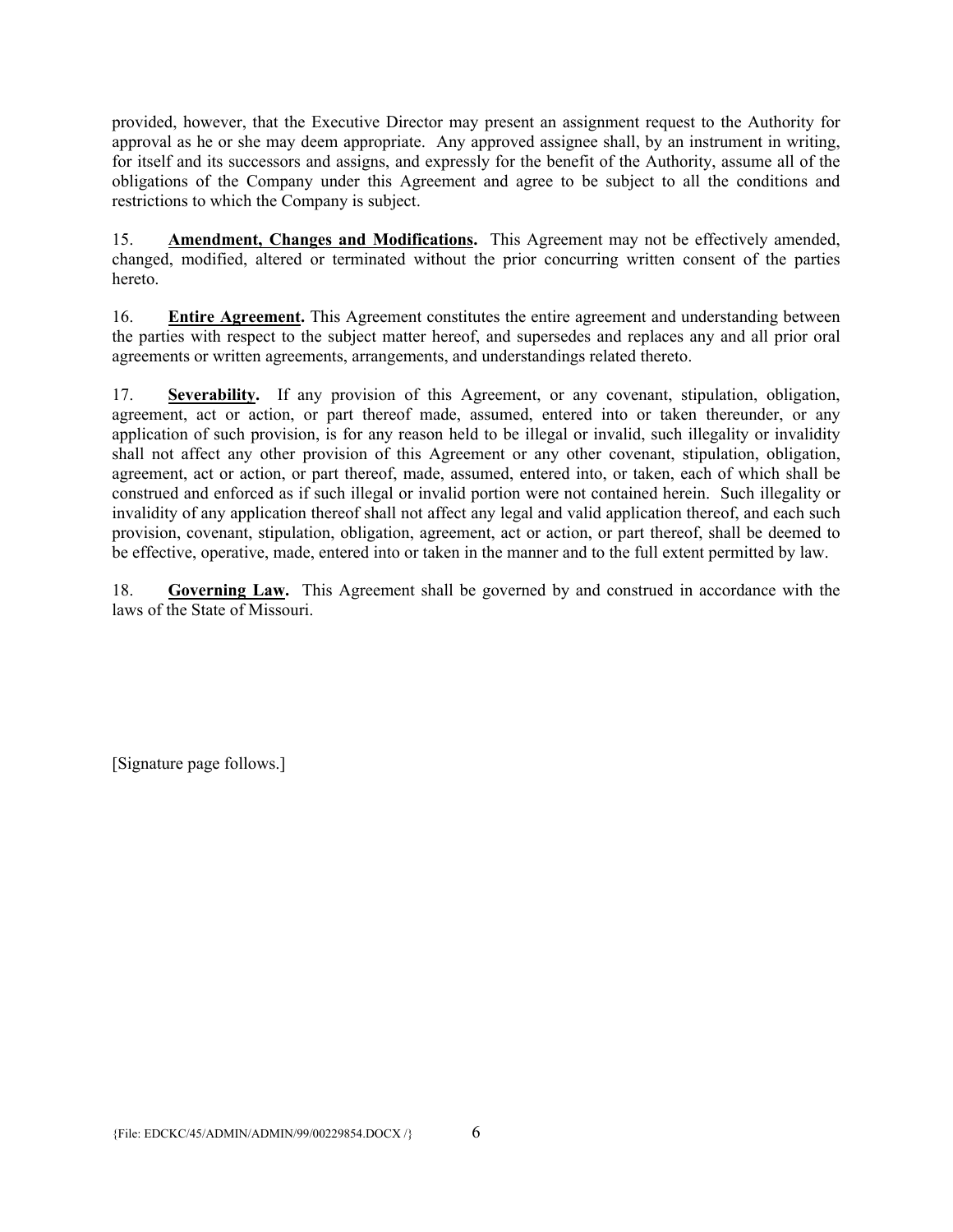The parties have caused this Agreement to be executed by their duly authorized representatives as of the day and year first above written.

**COMPANY:** 

SEMREF CROSSROADS, LLC, a Delaware limited liability company

| י     |  |
|-------|--|
| Name: |  |
|       |  |

# **AUTHORITY:**

## **LAND CLEARANCE FOR REDEVELOPMENT AUTHORITY OF KANSAS CITY, MISSOURI**

 $By:$ 

Rob Gardner, Chairman

ATTEST:

Daniel Moye, Secretary

 $\mathcal{L}_\text{max}$  and  $\mathcal{L}_\text{max}$  and  $\mathcal{L}_\text{max}$  and  $\mathcal{L}_\text{max}$